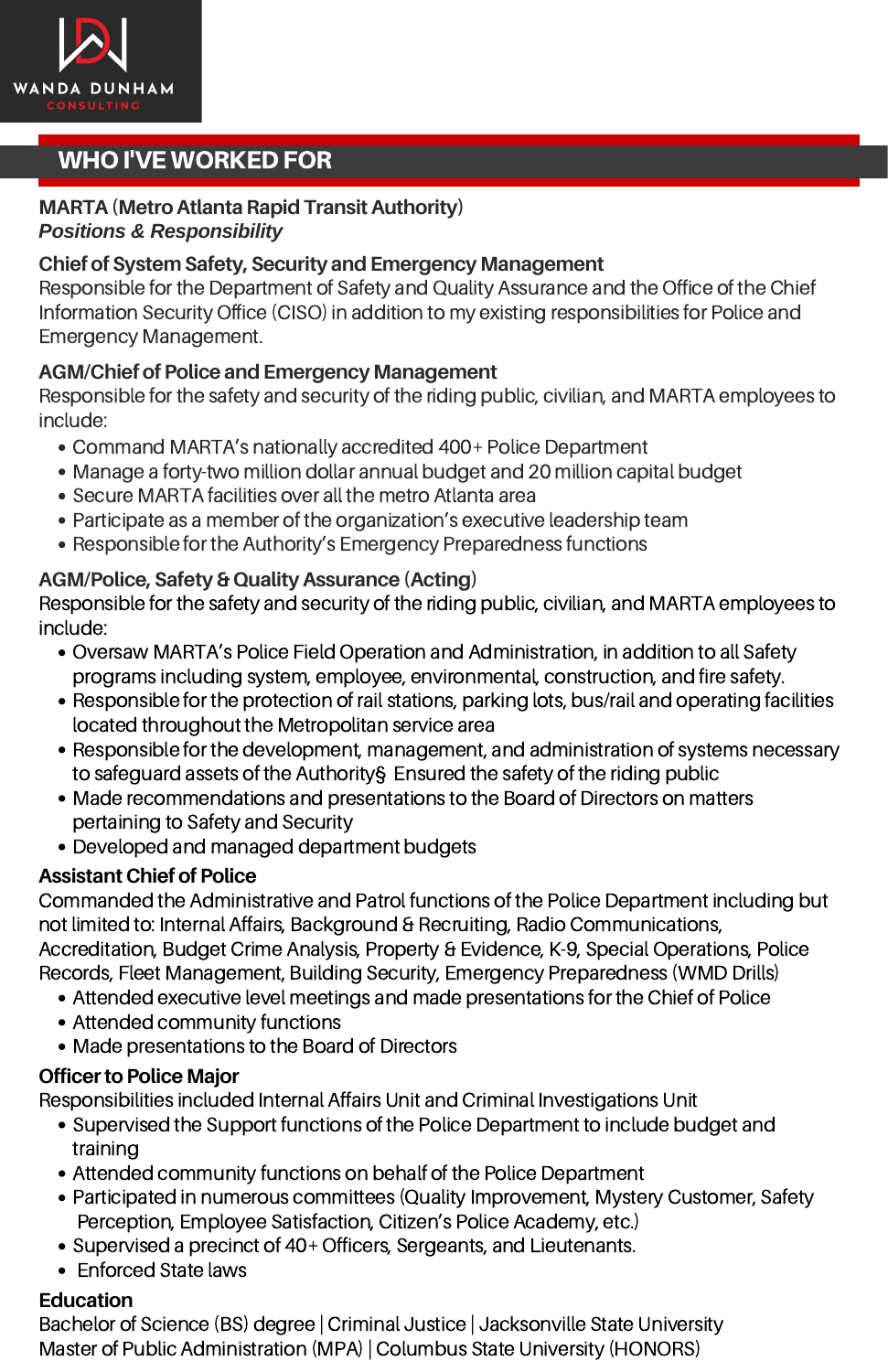

### CORE COMPETENCIES

- Strategic Leadership
- Conflict Resolution
- Collaboration and Partnerships
- Interpersonal Communication  $\bullet$
- Customer Service Excellence
- Safety & Security oversite in a transit environment
- Use of Smart technology to enhance organizational efficiency & effectiveness

# SUBJECT MATTER EXPERT

- Organizational Analysis and Transformation
- Multi-module transportation Safety and Security processes and certification requirements
- Large Scale event planning and execution (Super Bowl, U.S. Olympics, Political National Conventions)
- Team Building
- Law Enforcement Best Practices
- Cyber-Security for Transportation Environment
- Executive Coaching
- Diversity & Inclusion
- Community Relations & Engagement  $\bullet$
- Physical security & target hardening against acts of terror
- Commission on Accreditation for Law Enforcement Agencies (CALEA) process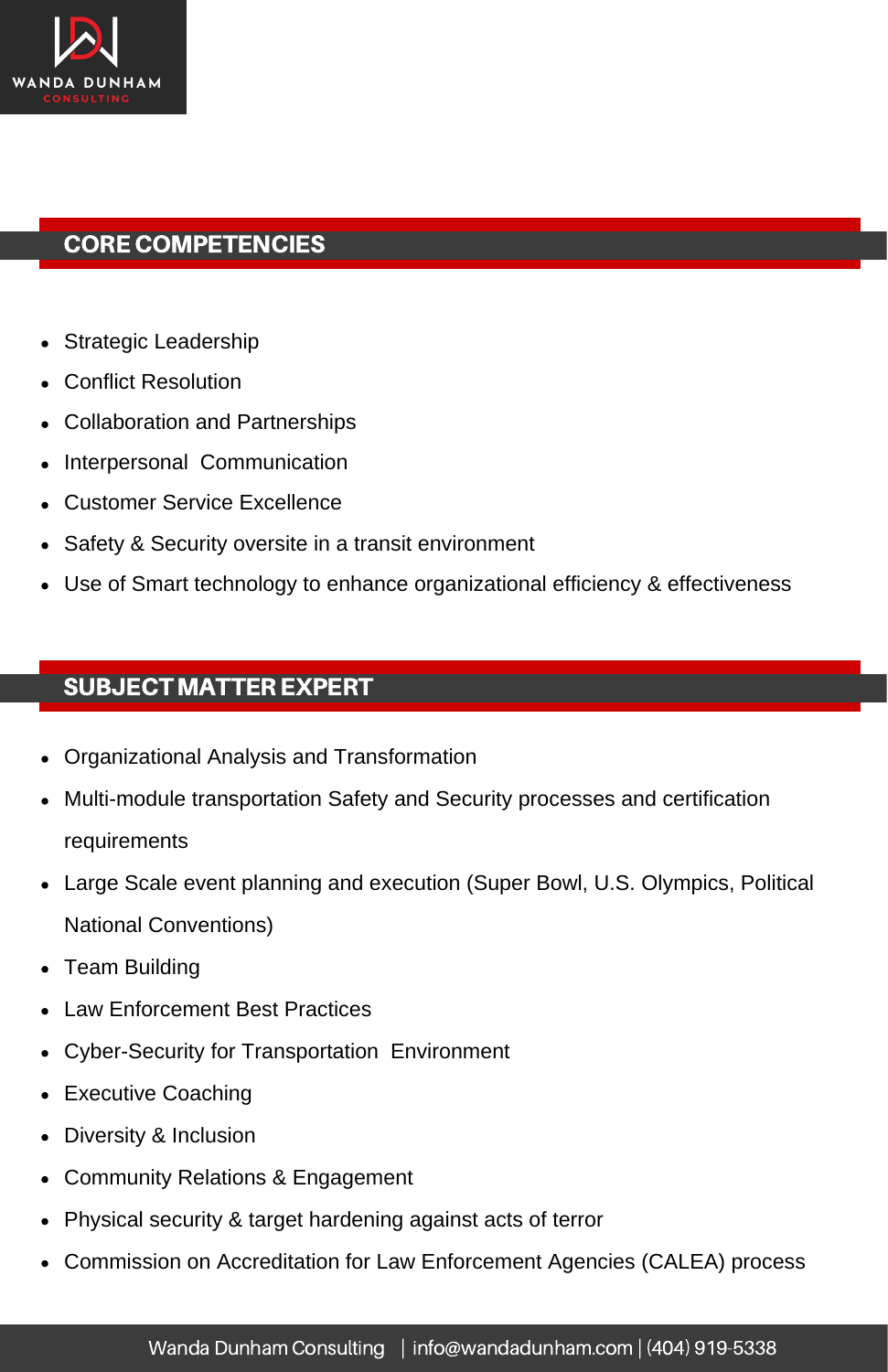

### **MEMBERSHIPS**

- The National Association of Professional Women (NAPW)
- DeKalb Chief's Association, Past Treasurer § National Organization of Black Law Enforcement Executives (NOBLE) past Georgia Region Vice President
- The Georgia Association of Chiefs of Police (GACP)
- The International Association of Chiefs of Police (IACP)
- Conference of Minority Transportation Officials (COMTO)
- High Intensity Drug Trafficking Area (HITDA) Board Member
- TSA Peer Advisory (PAG)
- Atlanta Metropol, 2004-2005 (past Executive Board Chair and Awards Chair)
- Fulton County Homeland Security Task Force (Chair of Infrastructure Vulnerability Committee)
- Public Safety Security Advisory (COPS) Committee for the American Public Transportation Association (APTA)
- Panel member for the Transit Research Board (TRB) DOT Infrastructure Initiatives
- Chair of the Fulton County Public Safety & Training Member Board of Directors 2018-2020

### SPECIALIZED TRAINING

- Georgia Association Chiefs of Police Executive Training (New Chiefs School), March 2005
- Georgia Association Chiefs of Police Law Enforcement Command College, August 2000
- Assessor Training, Commission on Accreditation for Law Enforcement Agencies (CALEA, November 1999)
- Team Leader Training, CALEA, March 2001
- POST Certified Instructor, May 1994
- Field Training Officer, January 1989
- Numerous Law Enforcement Training Classes including Management and Supervision Courses, as well as courses on Anti-Terrorism and Weapons of Mass Destruction to include:
	- Introduction to Incident Command (FEMA)
	- 402e National Incident Management System for Senior Executives (FEMA)
- Atlanta Fire Leadership Institute, Emergency Preparedness & Business Continuity Graduate
	- NIMS ICS 300 Training § NIMS ICS 400 Command and General
	- NIMS ICS National Response Framework
- Held a Federal Top-Secret Security Clearance with the FBI since 2006

### **ACCOLADES**

- Georgia's 2017| 2018 Most Powerful and Influential Law Enforcement Official, "Woman of the Year" by Women's Works Media Group, Inc.
- Security Magazine Top 500 Rankings Recognizing Security Leadership & Management
- Leadership in Service Award presented by NOBLE
- Leadership Excellence Award given by the Georgia Diversity Council
- The Atlanta Tribune's 2015 Women to Watch Award